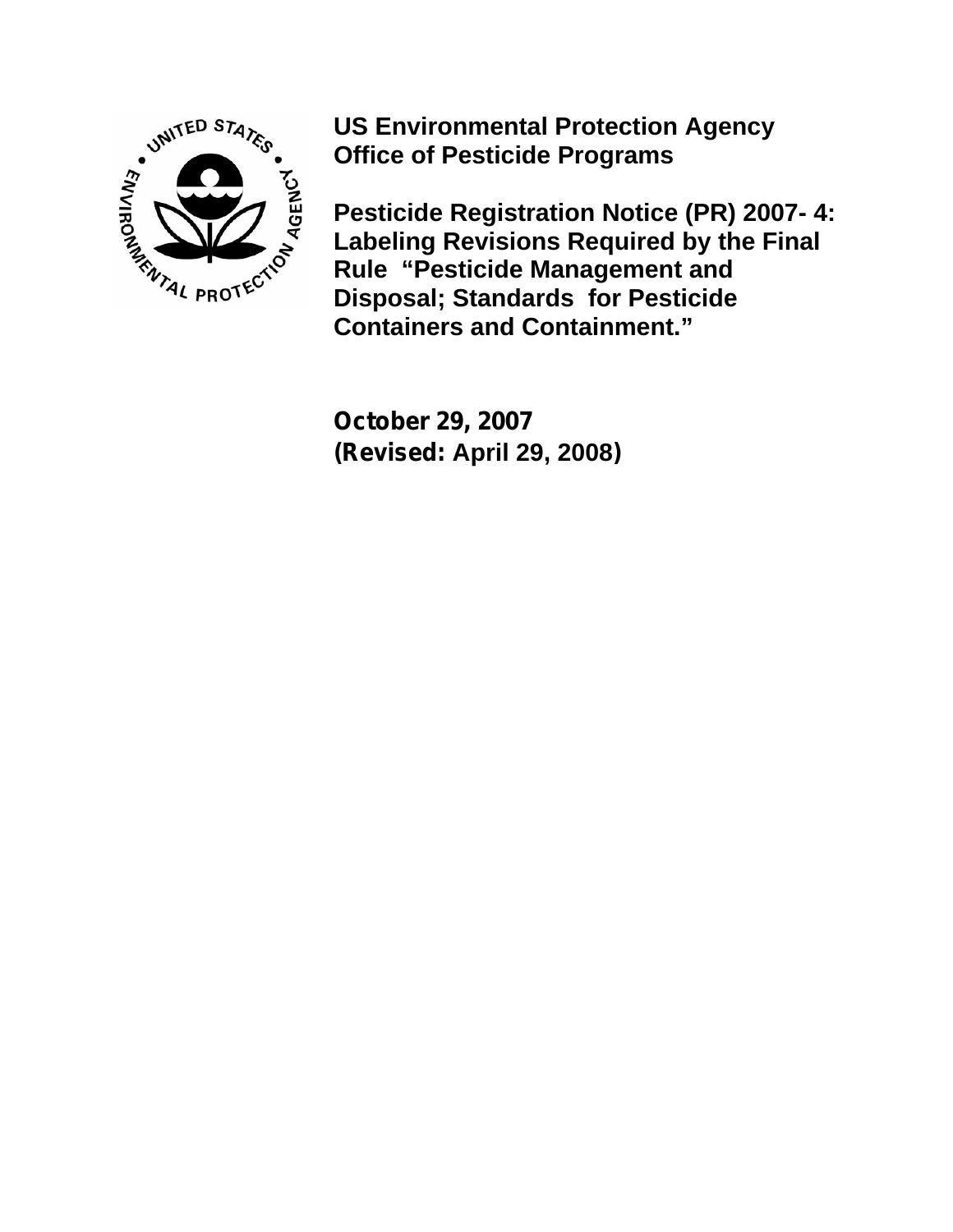

**UNITED STATES ENVIRONMENTAL PROTECTION AGENCY** 

WASHINGTON, D.C. 20460

**OFFICE OF A STRAIGHT CONTROL** PREVENTION, PESTICIDES AND TOXIC SUBSTANCES

# **PESTICIDE REGISTRATION (PR) NOTICE 2007-4**

| <b>NOTICE TO:</b>   | Manufacturers, Producers, Formulators, and Registrants of Pesticide<br>Products                                                            |
|---------------------|--------------------------------------------------------------------------------------------------------------------------------------------|
| <b>ATTENTION:</b>   | Persons Responsible for the Registration of Pesticide Products                                                                             |
| <b>SUBJECT:</b>     | Labeling Revisions Required by the Final Rule "Pesticide Management"<br>and Disposal; Standards for Pesticide Containers and Containment." |
| <b>DATE ISSUED:</b> | October 29, 2007 (signed)<br>April 23, 2008 (corrections highlighted)                                                                      |

This notice provides instructions for implementing the new pesticide product label language required by the new regulations in 40 CFR part 156 established by the Final Rule "Pesticide Management and Disposal; Standards for Pesticide Containers and Containment" (71 *FR* 47330, August 16, 2006). This notice provides guidance to pesticide registrants on revising their product labels in order to implement the new requirements. Most registrants may be able to make the necessary label amendments by notification; however, in some cases an application for amendment and EPA approval may be required. As specified in the final rule, by August 17, 2009, all pesticide products distributed or sold by a registrant must have labels that comply with the new requirements (40 CFR § 156.159).

This notice supersedes portions of PR Notices 83-3, 84-1, 98-10, and 2007-1. Refer to Section V of this notice for details about the superseded portions of these PR Notices.

### **I. Background**

 On August 16, 2006, the Agency published a Final Rule titled "Pesticide Management and Disposal; Standards for Pesticide Containers and Containment" that established standards for pesticide containers and containment structures. Among other things, the final rule established requirements for label language to include the following: a statement identifying the container as refillable or nonrefillable; instructions to facilitate the removal of pesticides from containers prior to disposal or recycling; and, for nonrefillable containers, instructions for managing the container.

This PR Notice provides registrants with guidance on how to change their labels to comply with the new labeling requirements established by this rule**.** The Agency will provide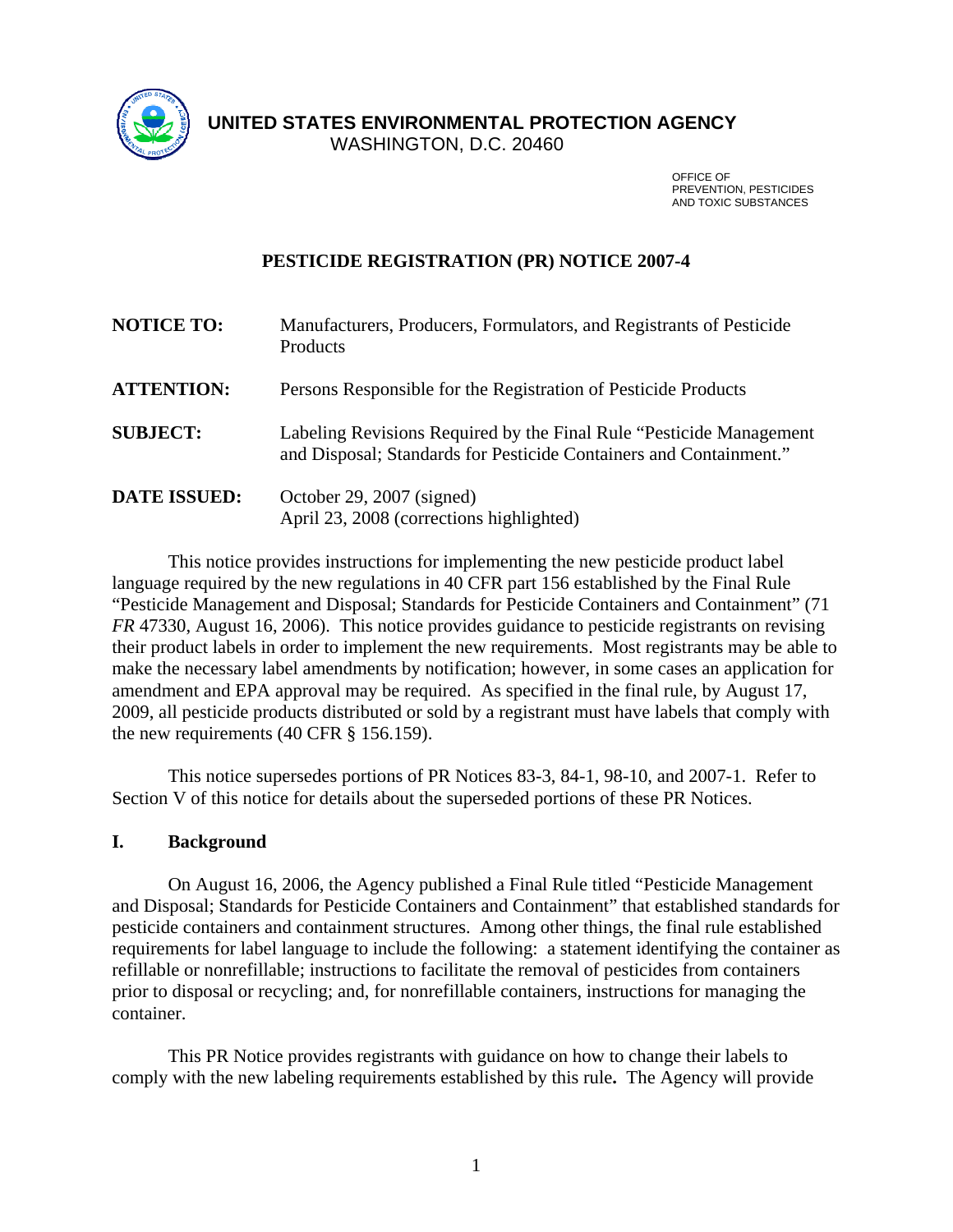additional guidance in the future on how to comply with other parts of the new regulations regarding container design and pesticide containment in 40 CFR part 165.

# **II. Products Potentially Affected by this Notice**

The new labeling regulations apply to all pesticide products except plant-incorporated protectants.

# **III. Label Revisions Required by the 2006 Final Rule**

The final regulations added a new Subpart H to 40 CFR part 156 titled "Container Labeling." The new container labeling regulations require new label statements addressing the following topics:

- a statement identifying the container as refillable or nonrefillable and a reuse statement appropriate to that container;
- for nonrefillable containers, a recycling or reconditioning statement providing additional instructions for managing an empty container;
- for nonrefillable containers, a batch code for the product contained; and
- for some nonrefillable containers and all refillable containers, a statement providing cleaning instructions prior to container disposal.

In addition, the final rule modifies existing requirements in 40 CFR § 156.10 to allow for blank spaces on the labels of refillable containers so that the net weight or measure of content and EPA establishment number can be marked in by the refiller prior to distribution or sale of the pesticide.

 As provided in 40 CFR 152.46, some label changes require prior EPA approval or an application for amended registration, while in other cases, registrants may be permitted to make the changes and simply notify the Agency. EPA describes below label changes that may be made by notification to conform to the new container and containment regulations. EPA anticipates that most registrants will be able to bring their labels into conformance via notification. The instructions and additional information below refer registrants to tables in Appendices A, B, and C to this PR Notice, which provide specific label language that registrants can use. If registrants use the language appropriate for their products exactly as provided in the new regulations, they may make the label changes without prior approval, as provided in 40 CFR 152.146(a)(2). However, registrants who propose alternative language (for example, to allow rinsing with a non-water diluent, as described in Section III.B.ii of this document) must submit an amendment application for EPA approval as provided in 40 CFR 152.44. A summary of the existing procedures for submitting revised labels either via notification or amendment is provided in Section IV of this document.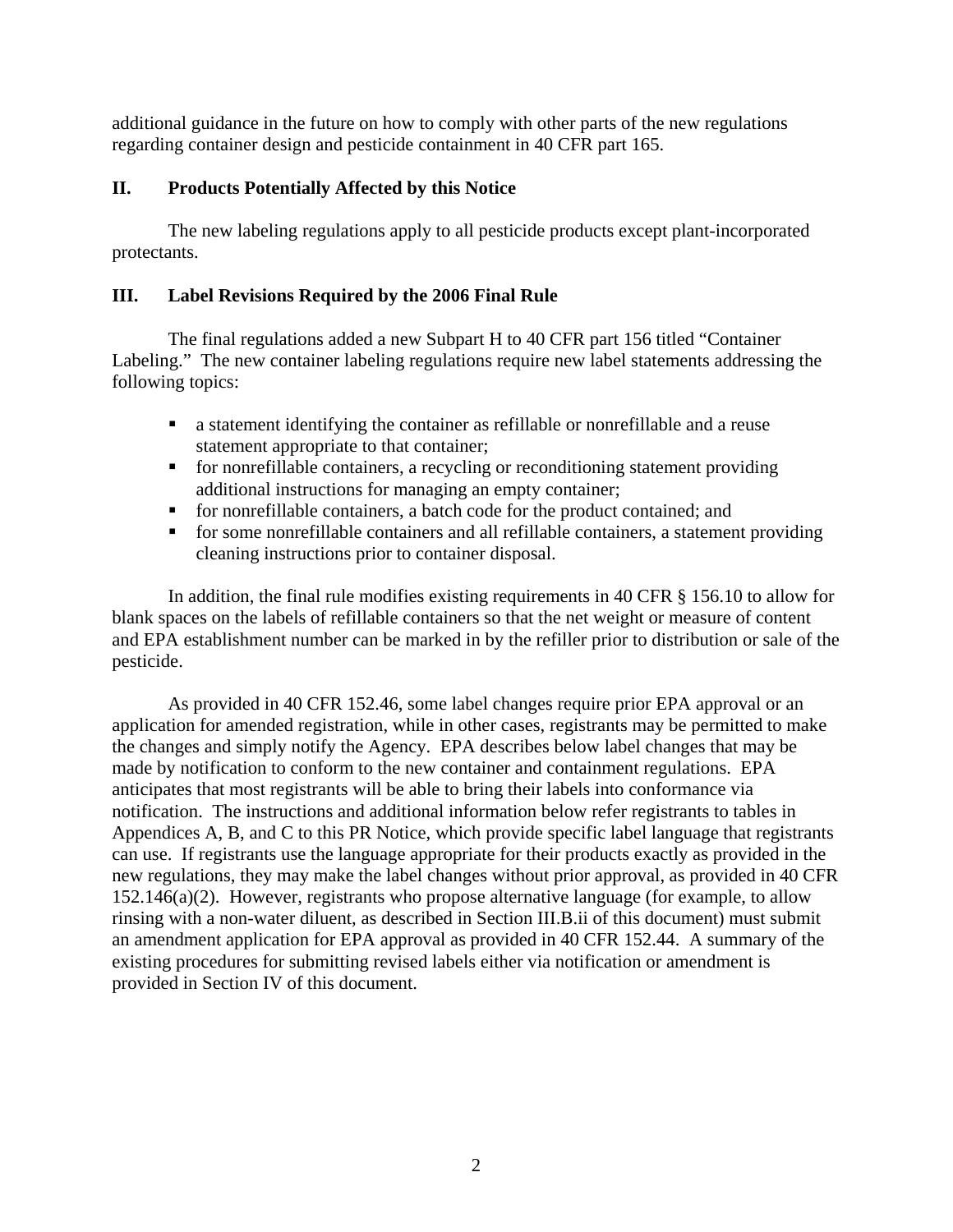# **A. Products Registered Only for Household/Residential Uses**

# **i. Identification of Container Type & Reuse Statement**

The regulations at 40 CFR § 156.140 require that pesticide labels or containers include language describing the pesticide container as refillable or nonrefillable. If the container is nonrefillable, the rule also requires that the product bear recycling information, a statement limiting reuse, and batch code information. If the container is refillable, the rule requires a statement regarding refilling limitations. For both refillable and nonrefillable containers, these statements must be placed on the label or container of all pesticide products except plantincorporated protectants.

The label language requirements in 40 CFR § 156.140 for pesticide products with household or residential uses are repeated verbatim in Appendix A to this PR Notice. This table is provided as a tool for registrants to determine which statements may apply to any specific individual pesticide product. In many cases, Section 156.140 provides a choice of statements that may be used to comply with the final rule and requires that registrants use one of the options given. The choices are reflected in the table in Appendix A. Registrants should use their judgment to determine which statement is most appropriate for each of their products.

In accordance with section  $152.50(e)$ , registrants must submit to the Agency complete labels for each registered product bearing all required statement(s). Section 156.140 gives registrants the option of placing the required statements on the container itself (durably marked) or on the printed label attached to the container. Section 156.140 provides that, except for batch code statements, the required statements must appear under the heading "Storage and Disposal" (if placed on the printed label attached to the container) or must be referenced on the printed label by a statement under "Storage and Disposal" (if statements are placed directly on the container). An example of a reference statement for nonrefillable containers is as follows: "see container for recycling [or other descriptive word] information."

## **ii. Residue Removal Instructions**

The new container and containment regulation does not require residue removal instructions on residential/household use products; therefore, previous container disposal instructions for residential/household use products still apply. These are described in PR Notices 83-3 (Sections I.B.3 [antimicrobials] and I.C.1.), 84-1 (Section II.C [antimicrobials]), and 2007-1 (Section II.C).

## **B. All Other Products**

## **i. Identification of Container Type & Reuse Statements**

 The final rule (40 CFR § 156.140) requires that pesticide labels or containers include language describing the pesticide container as refillable or nonrefillable. If the container is nonrefillable, 40 CFR § 156.140 also requires that the product bear recycling information, a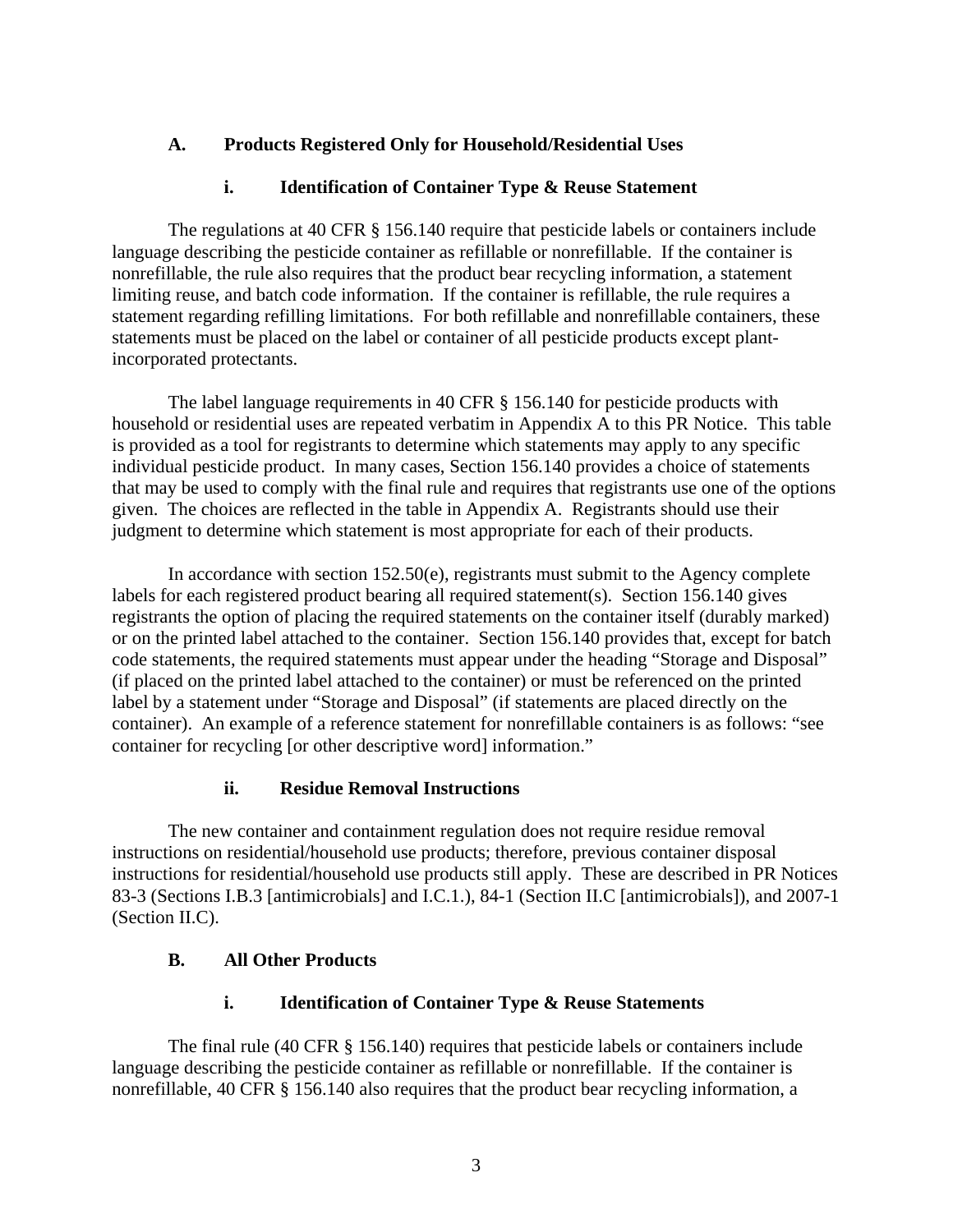statement limiting reuse, and batch code information. If the container is refillable, the rule requires a statement regarding refilling limitations. For both refillable and nonrefillable containers, the final rule requires that these statements be placed on the label or container of all pesticide products except plant-incorporated protectants.

The label language requirements in 40 CFR § 156.140 for pesticide products packaged in nonrefillable containers are repeated verbatim in Appendix B to this PR Notice. In addition, the label language requirements in 40 CFR § 156.140 for pesticide products packaged in refillable containers are repeated verbatim in Appendix C to this PR Notice. These tables are provided as tools for registrants to determine which statements may apply to any specific individual pesticide product. In many cases, Section 156.140 provides a choice of statements that may be used to comply with the final rule and requires that registrants use one of the options given. The choices are reflected in the tables in Appendices B and C. Registrants should use their judgment to determine which statement is most appropriate for each of their products.

Registrants must submit to the Agency master labels for each registered product bearing all required statement(s) in accordance with 40 CFR  $\S$  152.50(e). 40 CFR  $\S$  156.140 gives registrants the option of placing the required statements on the container itself (durably marked) or on the printed label attached to the container. Section 156.140 provides that, except for batch code statements, the required statements must appear under the heading "Storage and Disposal" (if placed on the printed label attached to the container) or must be referenced on the printed label by a statement under "Storage and Disposal" (if statements are placed directly on the container). Examples of reference statements are as follows: "see container for recycling [or other descriptive word] information" or, for refillable containers, "refilling limitations are on the container."

#### **ii. Residue Removal Instructions**

 The final container and containment regulations requires that the labels of pesticide products other than residential/household use products must include instructions for removing pesticide residues from the container prior to container disposal or recycling (40 CFR § 156.144). For pesticide products sold or distributed in nonrefillable containers, the 40 CFR § 156.146 requirement for residue removal instructions applies only to dilutable (liquid or solid) pesticides in rigid containers. Therefore, ready-to-use pesticides or pesticides in flexible containers (such as plastic or paper bags) are not required to bear these residue removal instructions. However, 40 CFR § 156.156 requires that all pesticide products that are sold or distributed in refillable containers must bear residue removal instructions.

To determine the specific residue removal language that can be used pursuant to 40 CFR §156.146 on any given product packaged in nonrefillable containers, refer to Appendix B to this PR Notice. Appendix B repeats the label language requirements from 40 CFR §156.146 verbatim. For each product in nonrefillable containers, match the type of pesticide formulation (e.g., dilutable liquid) to the column titled "Pesticide Formulation Type" and the type of container (e.g., rigid, with a capacity less than 5 gallons) to the column titled "Type of Container" and refer to the statements in the associated rows. Where a choice is given, 40 CFR §156.146 requires that registrants choose one of the statements or options provided. Registrants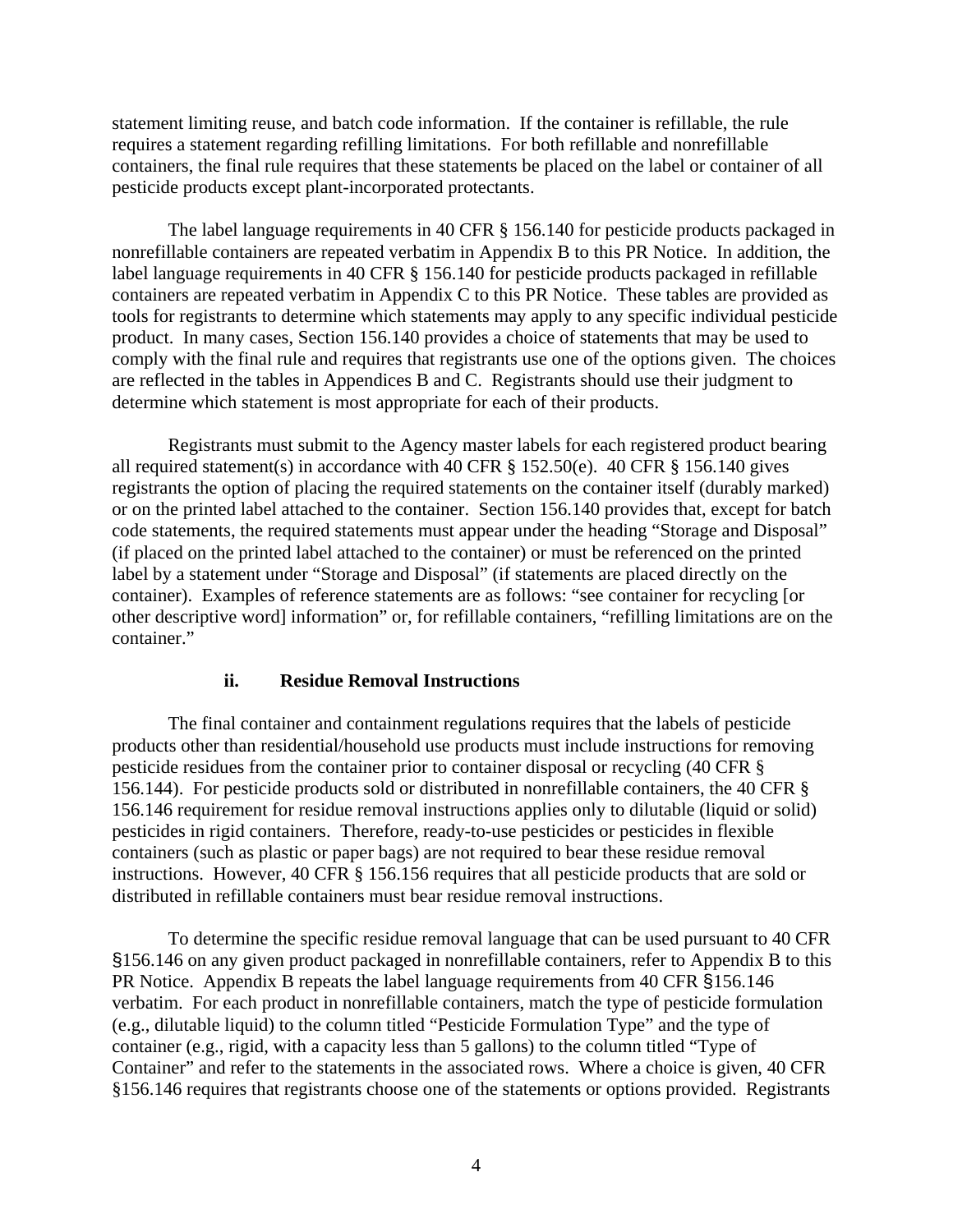should use their judgment to determine which statement is most appropriate for the product in question.

To determine the specific container type and residue removal language that can be used to satisfy 40 CFR § 156.156 requirements on any given product packaged in refillable containers, refer to Appendix C to this PR Notice. Appendix C repeats the label language requirements from 40 CFR §156.156 verbatim. Note that pursuant to 40 CFR §156.156, all statements in Appendix C apply to all products (except those with only residential/household uses) in refillable containers. Where a choice is given, 40 CFR §156.156 requires that registrants choose one of the statements or options provided. Registrants should use their judgment to determine which statement is most appropriate for the product in question.

 A registrant who proposes to require the use of a diluent other than water (e.g., solvents) to remove residues from a pesticide product or products must submit to EPA an amendment application, as described in 40 CFR §§ 152.50 and 152.55, and in section V.B. of this PR Notice, including a written request to modify the residue removal instructions. EPA will review this request as a label amendment and approve the label if it is consistent with the applicable regulations. The registrant may not sell or distribute the pesticide with the amended residue removal instructions until EPA approves the request in writing. In the request, pursuant to 40 CFR §156.146(d), the registrant must do the following:

- indicate why a non-water diluent is necessary for efficient residue removal;
- **•** propose residue removal instructions and disposal instructions that are appropriate for the characteristics and formulation of the pesticide product and non-water diluent;
- identify the required diluent; and
- if the directions for use do not identify the non-water diluent as an allowable addition to the pesticide, include in the amended label instructions regarding the collection and storage of the rinsate in a rinsate collection system and disposal instructions, if applicable.

All residue removal instructions in Appendices B and C below that are required pursuant to 40 CFR §156.144 must be placed on the label under the heading "Storage and Disposal," as specified in the final rule.

### **iii. Other Revisions**

The final rule,  $40 \text{ CFR } \frac{156.10(d)}{7}$ , modified the existing requirements to allow blank spaces on the labels of refillable containers so that the net weight or measure of content and EPA establishment number can be marked in by the refiller prior to distribution or sale of the pesticide (40 CFR § 156.10). This amendment may be submitted via notification.

## **IV. Procedures for Submitting Revised Labels**

EPA generally expects registrants and applicants for registration to use the required label statements in 40 CFR §§ 156.140, 156.144, 156.146, and 156.156 (and which are also included in Section III of this PR Notice). However, 40 CFR §156.144(d) provides that EPA may modify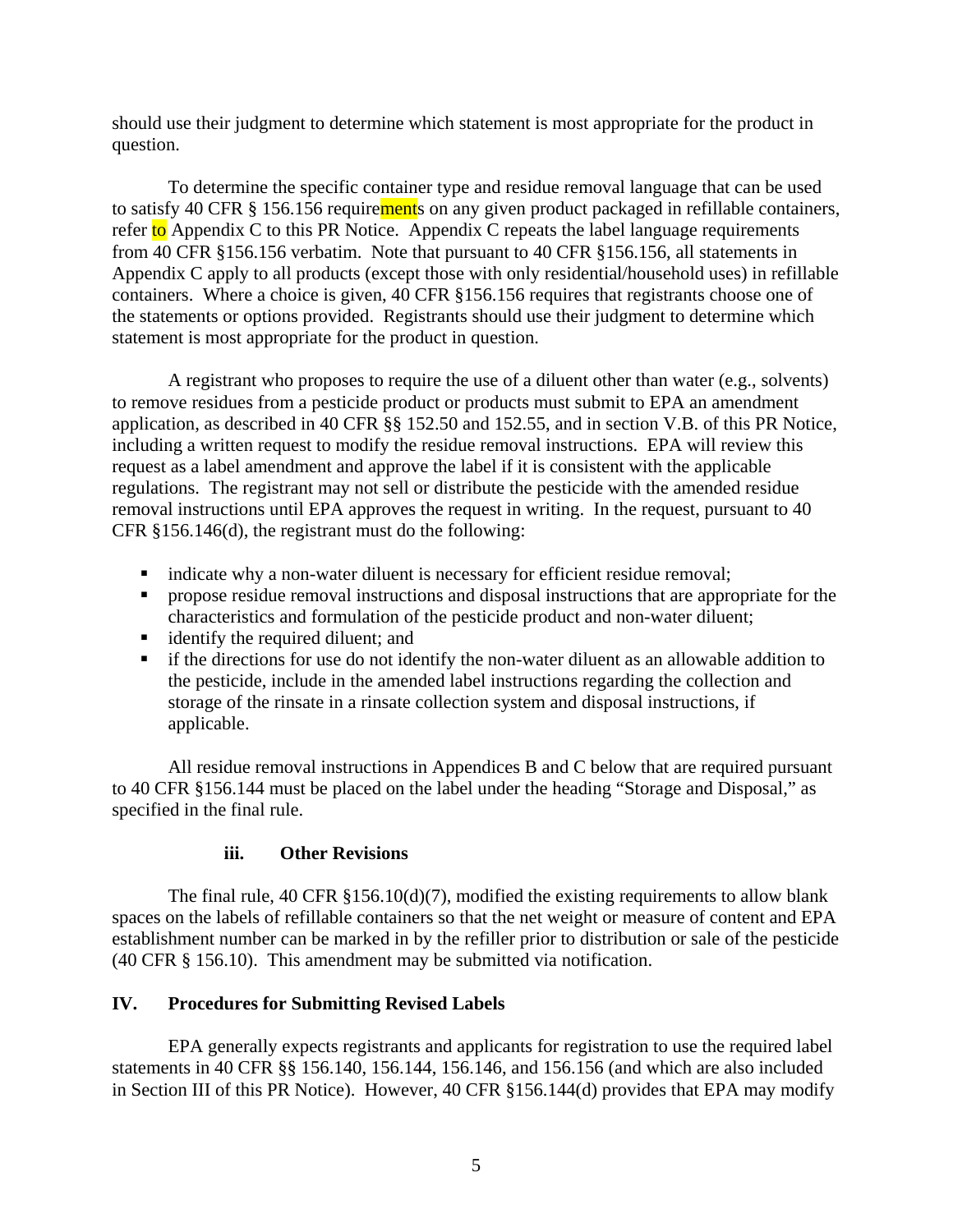or waive residue removal requirements under certain circumstances. Pursuant to 40 CFR §156.144(d), if a registrant believes that the current residue removal requirements should be waived, the registrant should submit to the Agency a request for a waiver and a rationale for the request, or if a registrant believes that alternate residue removal language is more appropriate for its product, the registrant should submit a request for a modification of the existing residue removal requirements, a rationale for the request, and an amendment application including a revised label bearing the proposed, alternate language.

In order for registrants to remain in compliance with FIFRA and its implementing regulations, registrants must, among other things, ensure their products, labeling, and packaging distributed in association with the sale or distribution of the pesticide product comply with FIFRA sections  $12(a)(1)(e)$  and 40 CFR § 156.10(i)(1)(ix). Registrants are reminded that, pursuant to 40 CFR §152.132, supplemental distributors are considered agents of the registrant. Accordingly, registrants are advised to inform supplemental distributors when registrants change their labeling, and to monitor the labeling of their supplemental distributors to ensure that they make the necessary changes.

To address the labeling requirements contained in the 2006 final rule, registrants should follow the procedures described in the PR Notice.

#### **A. To amend labels by notification**

Registrants who adopt the exact wording set forth in the regulations, which are also provided again in this PR Notice, may submit a notification as provided in 40 CFR §152.46 and in accordance with the procedures in PR Notice 98-10 for each product registration being amended. This action does not require the submission of registration service fees under the Pesticide Registration Improvement Act (PRIA) because Agency-initiated amendments are not subject to PRIA. EPA may review the notification to ensure that the label language is identical to that contained in the new regulation. The registrant should submit one copy of the label (with changes clearly marked in a way that can be photocopied) along with a completed Application for Registration (EPA Form 8570-1). The application form must bear the following statements:

"Notification of label change per PR Notice 2007-4. This notification is consistent with the guidance in PR Notice 2007-4 and the requirements of EPA's regulations at 40 CFR §§ 156.10, 156.140, 156.144, 156.146, and 156.156. No other changes have been made to the labeling or the Confidential Statement of Formula for this product. I understand that it is a violation of 18 U.S.C. Sec. 1001 to willfully make any false statement to EPA. I further understand that if the amended label is not consistent with the requirements of 40 CFR §§ 156.10, 156.140, 156.144, 156.146, and 156.156, this product may be in violation of FIFRA and I may be subject to enforcement action and penalties under sections 12 and 14 of FIFRA."

#### **B. To amend labels by application for amended registration**

Registrants may submit an application for amended registration to propose alternatives to the residue removal language described in this PR Notice. To do so, the registrant must submit a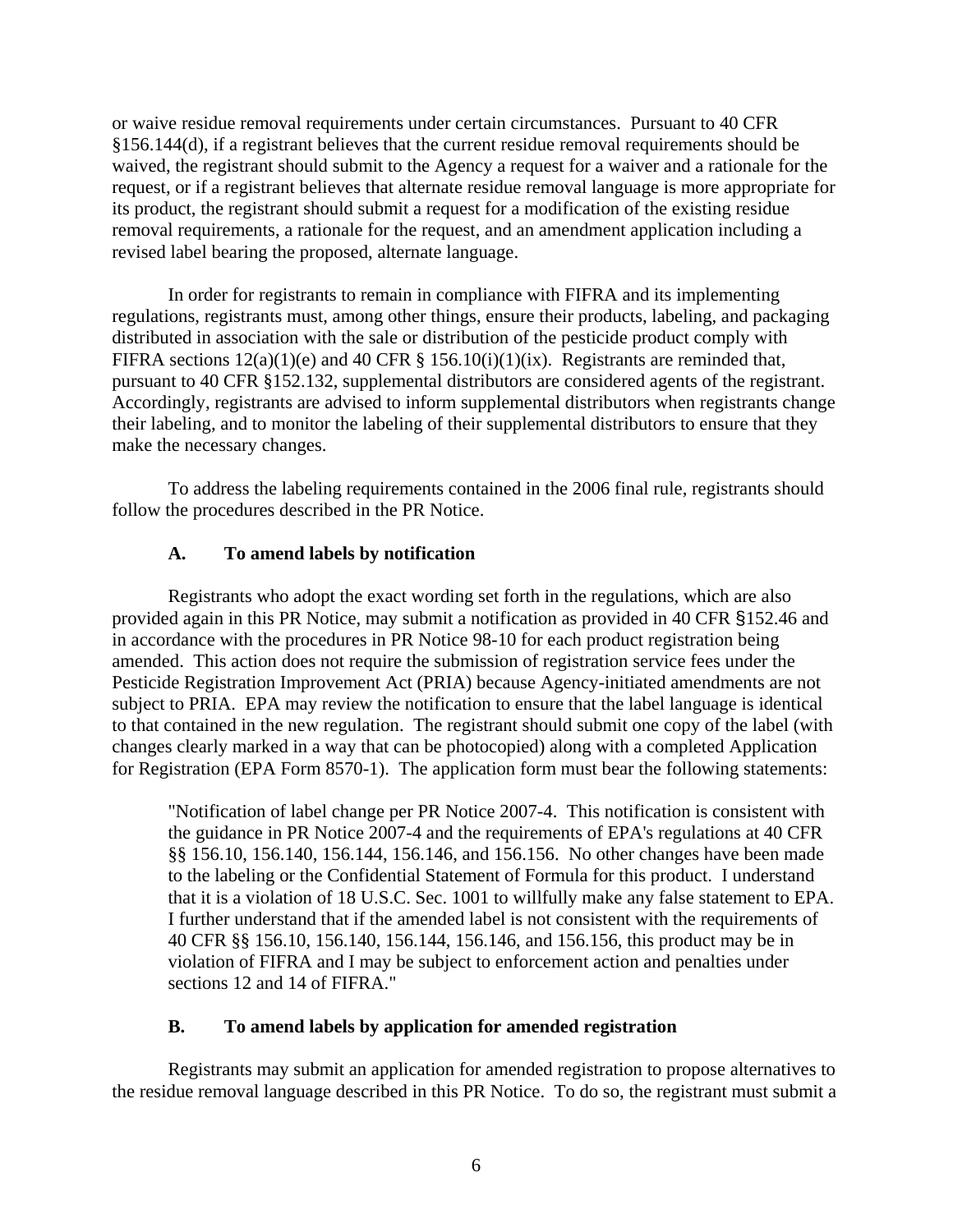completed Application for Registration (EPA Form 8570-1), as provided in 40 CFR §152.50. Copies of revised labeling should have changes clearly marked in a way that can be photocopied legibly. The application should include an explanation as to why alternate language is more appropriate, and a statement certifying that no other changes have been made to the label except for those clearly marked on the revised labeling. See section III.B of this PR Notice for an example of additional information specific to revisions to residue removal instructions and specifically to the use of a diluent other than water in the residue removal instructions. Provided that the application for amendment does not include any changes other than those necessary for compliance with the new regulations, the amendment does not require the submission of registration service fees under the Pesticide Registration Improvement Act (PRIA) because Agency initiated amendments are not subject to PRIA. EPA will review the amendment application and determine whether the proposed instructions are acceptable. Registrants will be notified in writing of the Agency's decision.

### **C. Addresses**

Registrants should send notifications and amendments to one of the following addresses:

#### **U.S. Postal Service Deliveries**

The following official mailing address should be used for notifications and amendments sent to OPP by U.S. mail:

Document Processing Desk (NOTIF or AMEND) Office of Pesticide Programs (7504P) U.S. Environmental Protection Agency 1200 Pennsylvania Ave., NW Washington, DC 20460-0001

### **Personal/Courier Service Deliveries (e.g., FedEx)**

The following address should be used for notifications and amendments that are handcarried or sent by courier service Monday through Friday, from 8:00 AM to 4:30 PM, excluding Federal holidays:

Document Processing Desk (NOTIF or AMEND) Office of Pesticide Programs (7504P) U.S. Environmental Protection Agency Room S-4900, One Potomac Yard 2777 South Crystal Drive Arlington, VA 22202-4501

### **V. Effect on Previously Issued PR Notices**

Several previously issued PR Notices contain disposal statements for residential pesticides, recycling statements with disposal statements, or, like PR Notice 98-10, make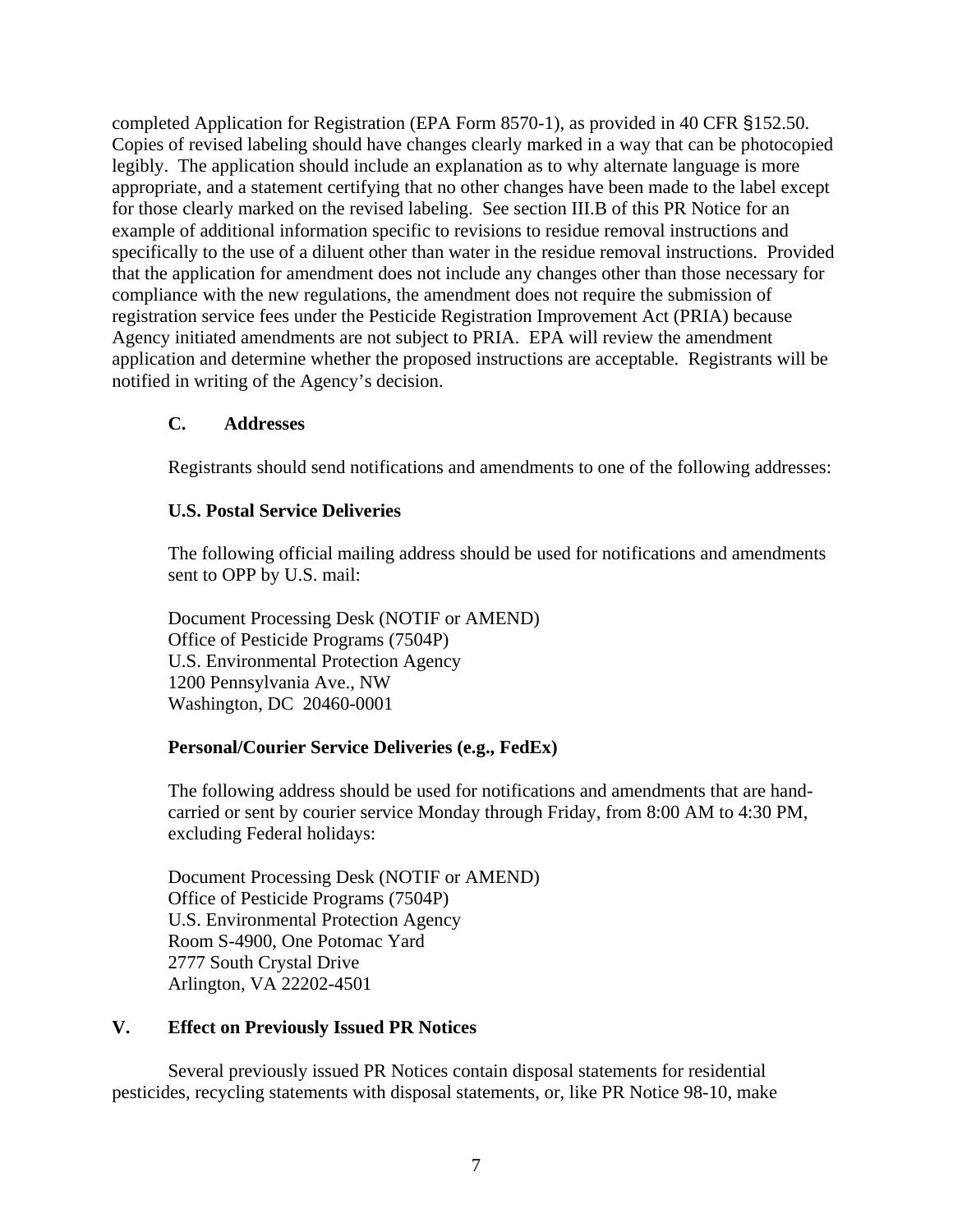references to storage and disposal statements for other reasons. The new container and containment regulation and this notice supersede some parts of older disposal statements in previously published PR Notices, as described below.

- PR Notice 83-3, Label Improvement Program Storage and Disposal Label Statements. The household use container disposal statements in section C.1 of PR Notice 83-3 are superseded by PR Notice 2007-1, the new container and containment regulations, and this PR Notice. The container disposal statements in Appendix A to PR Notice 83-3 for rigid containers are superseded by the new container and containment regulations and this PR Notice.
- **PR Notice 84-1, Clarification of Label Improvement Program for Farmworker Safety and** Pesticide Storage and Disposal Instructions. The container disposal statement for household/domestic use products in section II.C is superseded by PR Notice 2007-1, the new container and containment regulations, and this PR Notice.
- **PR Notice 98-10, Notifications, Non-Notifications, and Minor Formulation Amendments.** PR Notice 98-10 references storage and disposal statements (from PR Notices 83-3 and 84-1) and container recycling statements and allows these statements to be added to labels via notification. The container disposal statements in section II.G previously published in PR Notices 83-3 and 84-1 are superseded by the statements in PR Notice 2007-1, the new container and containment regulations, and this PR Notice, as described above. In addition, the container recycling statement in section IV.J.b is superseded by the statements in PR Notice 2007-1 (see below), the new container and containment regulations, and this PR Notice.
- **PR Notice 2007-1, Disposal Instructions on Non-Antimicrobial Residential or Household** Use Pesticide Product Labels. The first sentence in disposal instructions for products in empty containers in II.C.2.1, "Do not reuse this container," is superseded by the new 40 CFR § 156.140(a), which requires the following statement: "Nonrefillable. Do not reuse or refill this container."

### **VI. Scope of Policy**

This PR Notice provides guidance to EPA and to pesticide applicants that is intended to facilitate compliance with certain requirements set forth by FIFRA and associated regulations. Although EPA encourages applicants to follow the recommendations in this Notice, this notice is not binding on either EPA or pesticide applicants, and EPA may depart from this guidance in individual circumstances. Likewise, pesticide applicants may assert that the guidance is not appropriate for a specific pesticide or situation.

For example, as described earlier in this PR Notice, Registrants and applicants may propose alternatives to the residue removal label statements identified in the regulations, as provided in 40 CFR § 156.144(d) and as described in this PR Notice, and EPA will assess them on a case-by-case basis. If a product as distributed or sold does not meet the requirements of 40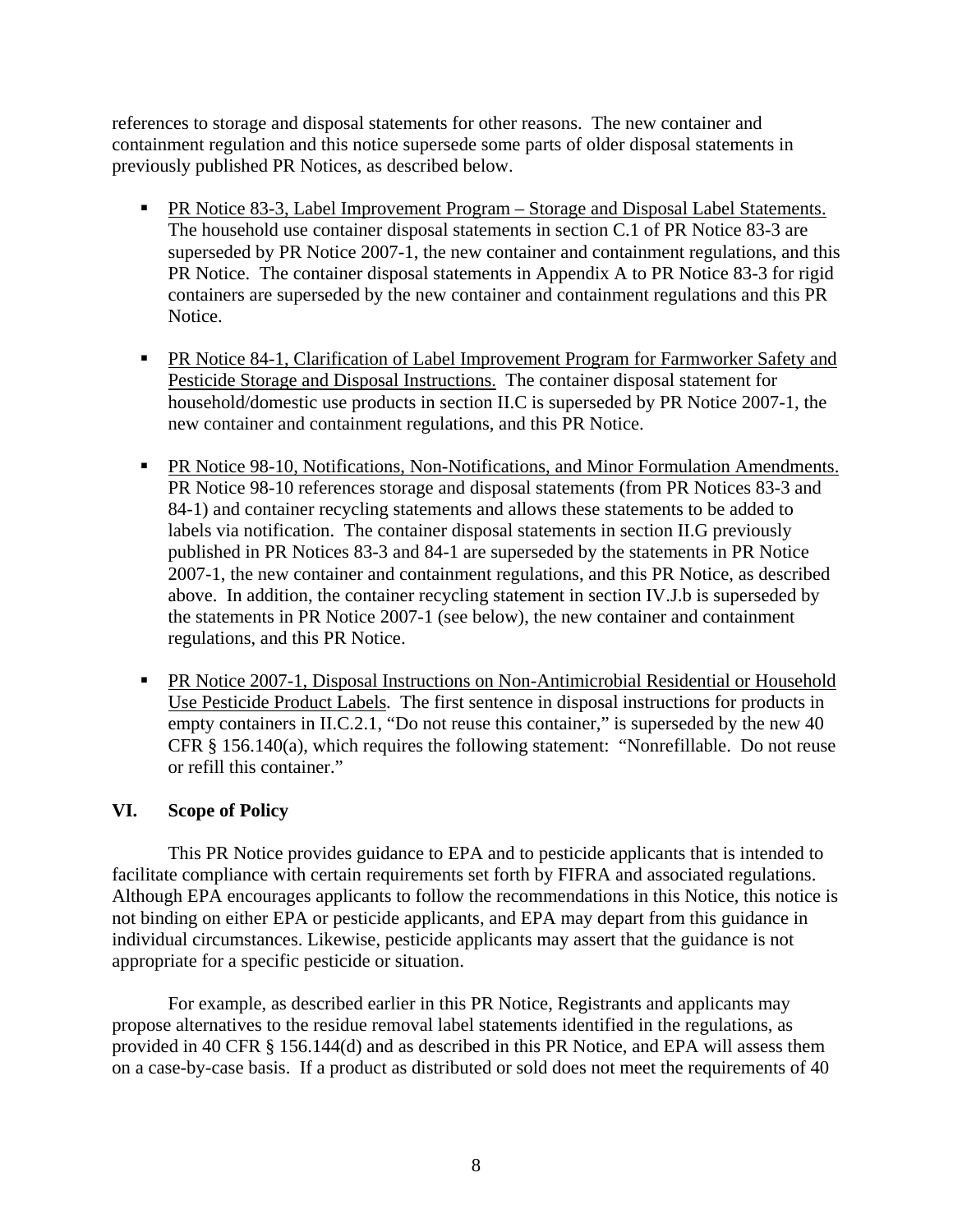CFR part 156 and FIFRA section  $2(q)$ , the Agency may find the product to be misbranded and may take appropriate enforcement and/or regulatory action.

### **VII. Paperwork Reduction Act Notice**

The information collection activities associated with the activities described in this PR Notice are already approved by the Office of Management and Budget (OMB) under the Paperwork Reduction Act (PRA), 44 U.S.C. 3501 *et seq*. The corresponding Information Collection Request (ICR) document for the information collection activities contained in the final Pesticide Container and Containment Regulations, including the relabeling requirements, has been assigned EPA ICR number 1631 and is approved under OMB control number 2070- 0133. In addition, the information collection activities associated with pesticide applications, including labeling requirements and related amendment procedures, has been assigned EPA ICR number 0277 and is approved under OMB control number 2070-0060.

Under 2070-0133, the estimated annual applicant burden average is 21 hours per application for the relabeling activities under the final rule. Under 2070-0060, the estimated annual applicant burden average is 14 hours per application. The potential burden for completing the label notification or amendment applications as described in this PR Notice is expected to range between 14 and 21 hours per application.

Under the PRA, an agency may not conduct or sponsor, and a person is not required to respond to a collection of information unless it displays a currently valid OMB control number. The OMB control numbers for EPA's regulations codified in Chapter 40 of the CFR, after appearing in the preamble of the final rule, are listed in 40 CFR part 9, are displayed either by publication in the Federal Register or by other appropriate means, such as on the related collection instrument or form, if applicable.

## **VIII. Effective Dates**

All pesticide products distributed or sold by a registrant must have labels that comply with the new container and containment regulations by August 17, 2009 (40 CFR § 156.159). In order to allow sufficient time for the Agency to process submissions, the Agency is recommending that registrants submit revised labels as described in section V of this PR Notice before February 1, 2009 (if submitted as a notification) or August 1, 2008 (if submitted as a request for amendment). In addition, the Agency intends to apply the guidance in this notice immediately to applications for new and amended registrations.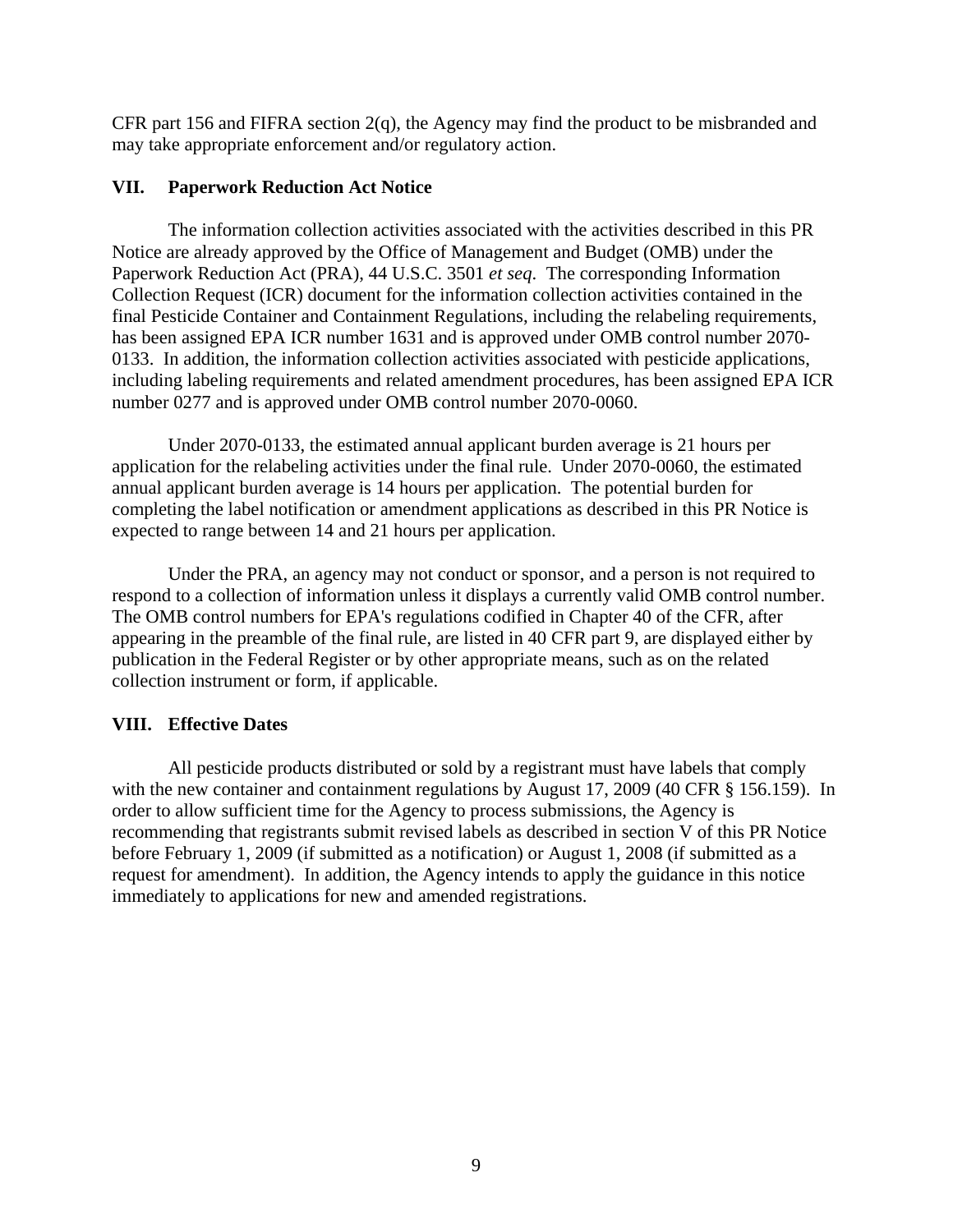# **IX. For Further Information**

- For information on this PR Notice, the rule discussed above, or the specific labeling requirements, please contact Kimberly Nesci at 703-308-8059 or [nesci.kimberly@epa.gov](mailto:nesci.kimberly@epa.gov) or Nancy Fitz at 703-305-7385 or [fitz.nancy@epa.gov.](mailto:fitz.nancy@epa.gov)
- For general information on submitting a Notification for conventional pesticides to the Agency, please contact Linda Arrington at 703-305-6249 or [arrington.linda@epa.gov](mailto:arrington.linda@epa.gov) or Sherada Hobgood at 703-308-8893 or [hobgood.sherada@epa.gov](mailto:hobgood.sherada@epa.gov).
- For general information on submitting a Notification for antimicrobial pesticides, please contact David Liem at 703-305-1284 or [liem.david@epa.gov.](mailto:liem.david@epa.gov)
- For general information on submitting a Notification for biological or biochemical pesticides, please contact Andrew Bryceland at 703-305-9628 or [bryceland.andrew@epa.gov](mailto:bryceland.andrew@epa.gov).

Date: \_\_\_\_\_\_\_\_\_\_\_\_\_\_\_\_\_\_\_\_\_

 $\overline{a}$ Debra Edwards, Ph.D., Director Office of Pesticide Programs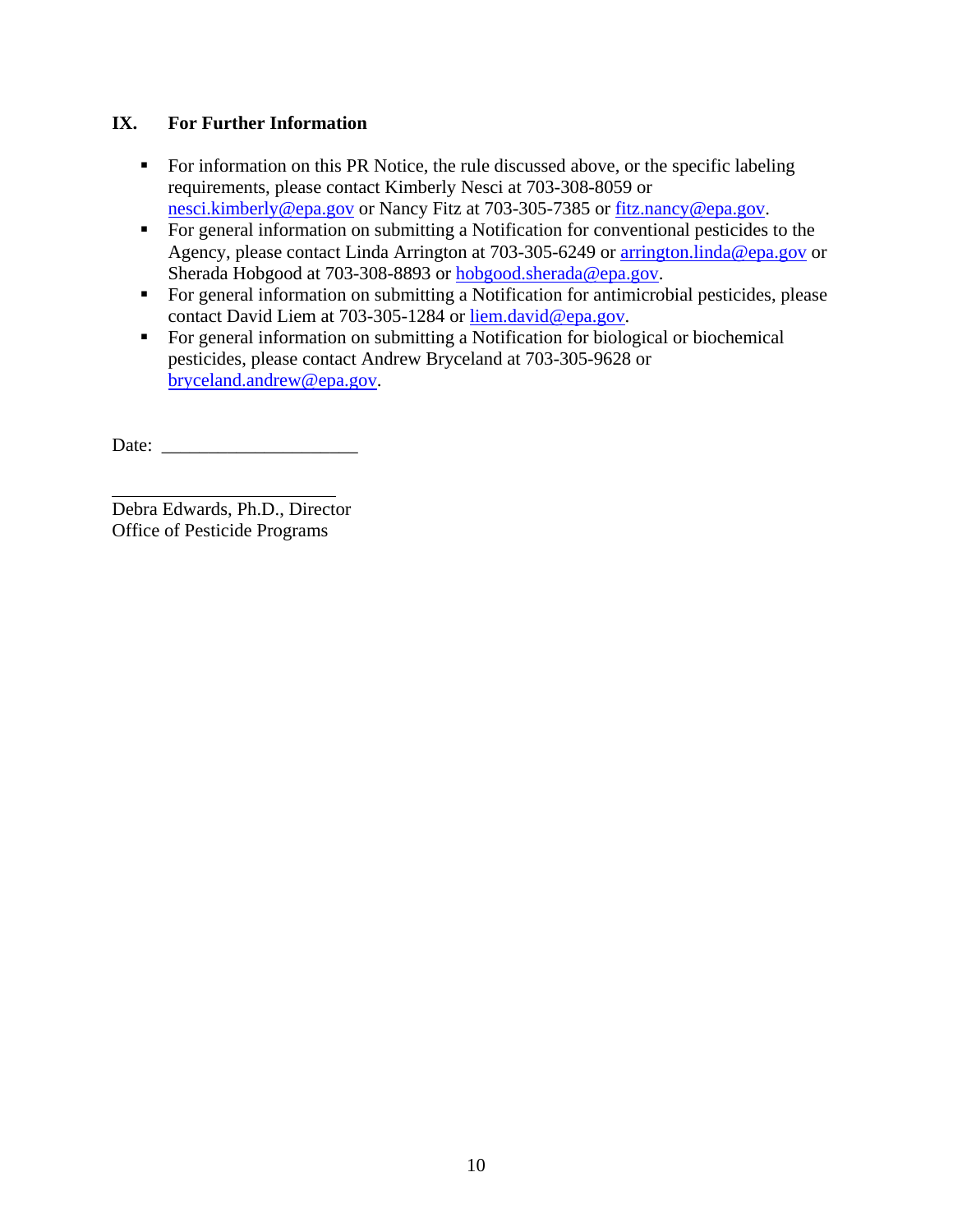## **APPENDIX A – HOUSEHOLD/RESIDENTIAL PRODUCTS**

See table below to identify the appropriate Container Type label statement(s) for pesticide products with only household & residential uses.

| <b>Pesticide Formulation Type</b> | Required Statement(s) from the Final Rule in Quotation Marks & Additional Guidance in Brackets<br><b>Applicable Regulation in Italics</b>                                                                                                                                                                                                                                                              |
|-----------------------------------|--------------------------------------------------------------------------------------------------------------------------------------------------------------------------------------------------------------------------------------------------------------------------------------------------------------------------------------------------------------------------------------------------------|
|                                   | "Nonrefillable container. Do not reuse or refill this container."<br>or                                                                                                                                                                                                                                                                                                                                |
|                                   | "Nonrefillable container. Do not reuse or refill this container unless the directions for use allow a different (concentrated)<br>product to be diluted in the container." [If products are "ready-to-use" products with directions for use allowing a different<br>product to be poured into the container and diluted by the end user, this statement may be used instead of the statement<br>above. |
|                                   | $$156.140(a)(1)$ and (2)                                                                                                                                                                                                                                                                                                                                                                               |
|                                   | "Offer for recycling, if available"                                                                                                                                                                                                                                                                                                                                                                    |
|                                   | or                                                                                                                                                                                                                                                                                                                                                                                                     |
| All                               | "Offer for reconditioning, if appropriate."                                                                                                                                                                                                                                                                                                                                                            |
| formulation                       | or                                                                                                                                                                                                                                                                                                                                                                                                     |
| types                             | A recycling statement approved by EPA and published in an EPA document, such as a PR Notice.                                                                                                                                                                                                                                                                                                           |
|                                   | or                                                                                                                                                                                                                                                                                                                                                                                                     |
|                                   | An alternative recycling statement that has been reviewed and approved by EPA [A registrant who wishes to use an<br>alternative recycling statement not previously reviewed and approved must submit to EPA a written request (i.e., an<br>amendment) bearing the proposed language for review and approval. See section IV.B of this PR Notice for additional<br>information.]                        |
|                                   | \$156.140(a)(3)                                                                                                                                                                                                                                                                                                                                                                                        |
|                                   | [Products must bear a batch code. This is a lot number or other code used by the registrant or producer to identify the<br>batch of the pesticide product distributed and sold.]                                                                                                                                                                                                                       |
|                                   | \$156.140(a)(4)                                                                                                                                                                                                                                                                                                                                                                                        |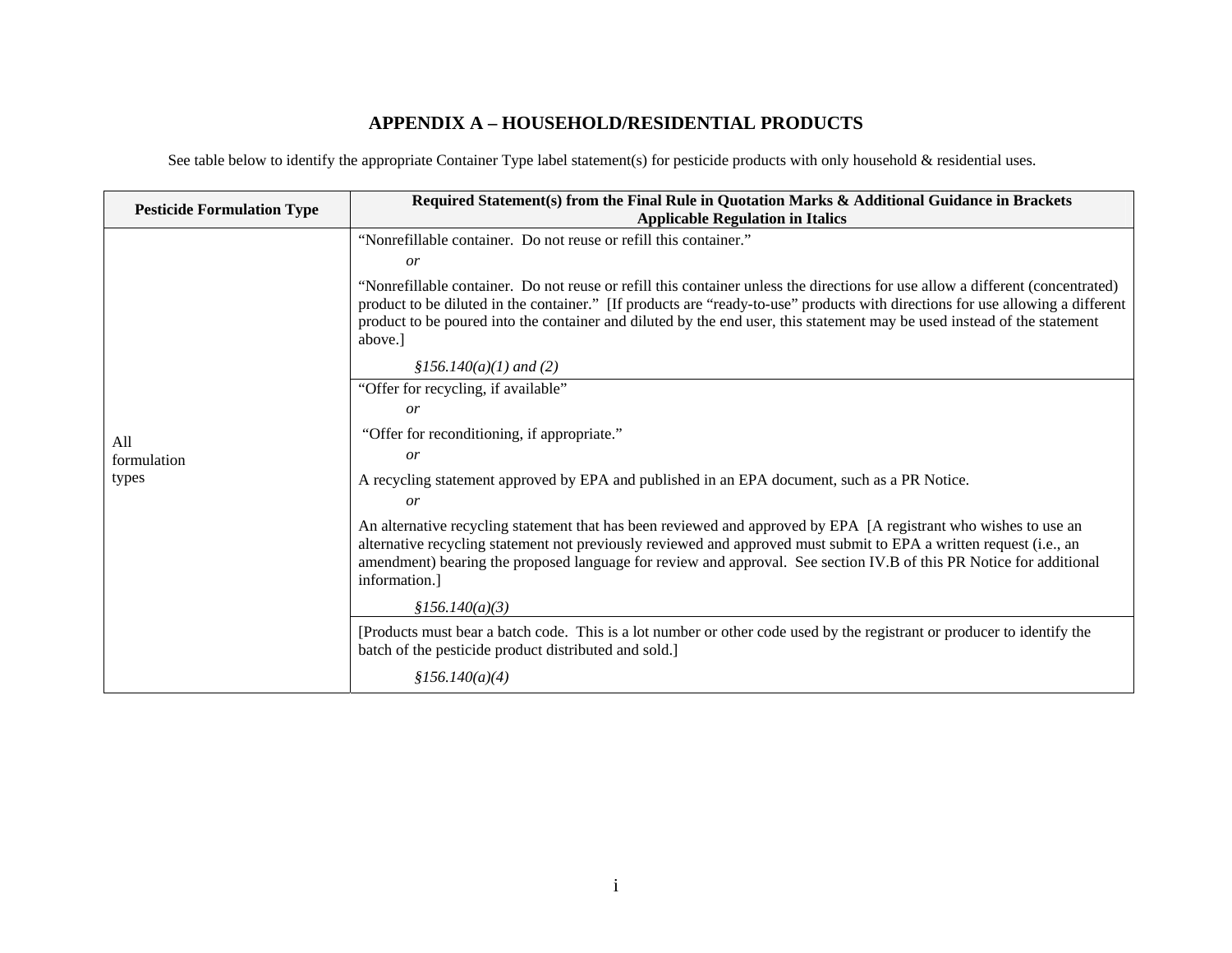# **APPENDIX B – ALL OTHER PRODUCTS IN NONREFILLABLE CONTAINERS**

See table below to identify the appropriate container type and residue removal label statement(s) for all pesticide products in nonrefillable containers except products with only household/residential uses.

| <b>Pesticide</b><br><b>Formulation</b><br><b>Type</b> | <b>Type of Container</b>                     | Required Statement(s) from the Final Rule in Quotation Marks & Additional Guidance in Brackets<br><b>Applicable Regulation in Italics</b>                                                                                                                                                                                                                                                                       |
|-------------------------------------------------------|----------------------------------------------|-----------------------------------------------------------------------------------------------------------------------------------------------------------------------------------------------------------------------------------------------------------------------------------------------------------------------------------------------------------------------------------------------------------------|
|                                                       | <b>Container Type &amp; Reuse Statements</b> |                                                                                                                                                                                                                                                                                                                                                                                                                 |
| All<br>formulation<br>types                           | All nonrefillable<br>container types         | "Nonrefillable container. Do not reuse or refill this container."<br>or                                                                                                                                                                                                                                                                                                                                         |
|                                                       |                                              | "Nonrefillable container. Do not reuse this container to hold materials other than pesticides or dilute pesticides<br>(rinsate). After emptying and cleaning, it may be allowable to temporarily hold rinsate or other pesticide-related<br>materials in the container. Contact your state regulatory agency to determine allowable practices in your state."<br>or                                             |
|                                                       |                                              | "Nonrefillable container. Do not reuse or refill this container unless the directions for use allow a different<br>(concentrated) product to be diluted in the container." [If products are "ready-to-use" products with directions for use<br>allowing a different product to be poured into the container and diluted by the end user, this statement may be used<br>instead of one of the statements above.] |
|                                                       |                                              | $$156.140(a)(1)$ and (2)                                                                                                                                                                                                                                                                                                                                                                                        |
|                                                       |                                              | "Offer for recycling, if available"                                                                                                                                                                                                                                                                                                                                                                             |
|                                                       |                                              | or                                                                                                                                                                                                                                                                                                                                                                                                              |
|                                                       |                                              | "Offer for reconditioning, if appropriate."                                                                                                                                                                                                                                                                                                                                                                     |
|                                                       |                                              | or                                                                                                                                                                                                                                                                                                                                                                                                              |
|                                                       |                                              | "Once cleaned, some agricultural plastic pesticide containers can be taken to a container collection site or picked up<br>for recycling. To find the nearest site, contact your chemical dealer or manufacturer, or contact [a pesticide container<br>recycling organization] at [phone number] or [website]."                                                                                                  |
|                                                       |                                              | or                                                                                                                                                                                                                                                                                                                                                                                                              |
|                                                       |                                              | A recycling statement approved by EPA and published in an EPA document, such as a PR Notice.<br><i>or</i>                                                                                                                                                                                                                                                                                                       |
|                                                       |                                              | An alternative recycling statement that has been reviewed and approved by EPA [A registrant who wishes to use an<br>alternative recycling statement not previously reviewed and approved must submit to EPA a written request (i.e., an<br>amendment) bearing the proposed language for review and approval. See section IV.B of this PR Notice for<br>additional information.]                                 |
|                                                       |                                              | \$156.140(a)(3)                                                                                                                                                                                                                                                                                                                                                                                                 |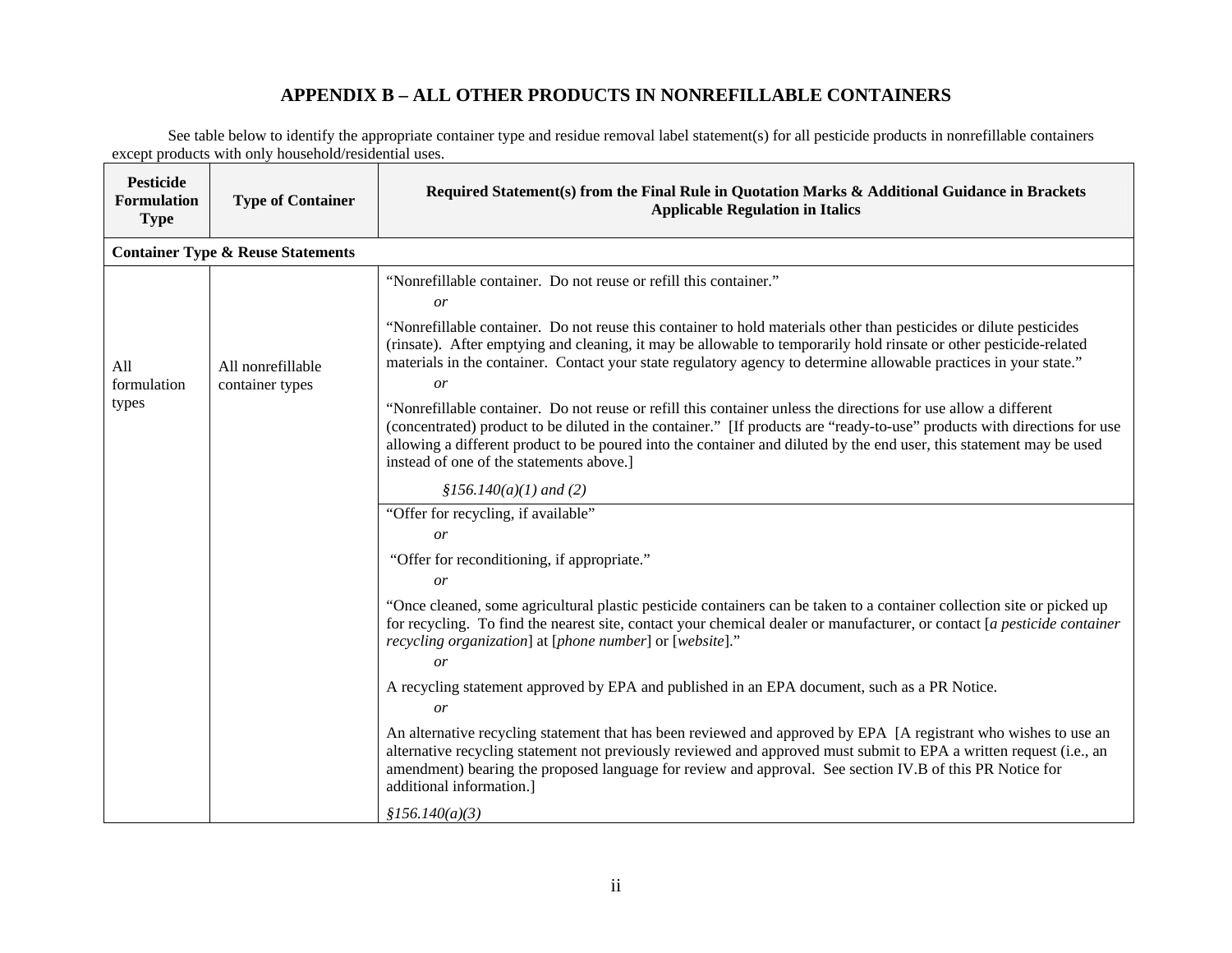| <b>Pesticide</b><br><b>Formulation</b><br><b>Type</b> | <b>Type of Container</b>                                                                                                  | Required Statement(s) from the Final Rule in Quotation Marks & Additional Guidance in Brackets<br><b>Applicable Regulation in Italics</b>                                                                                                                                                                                                                                                                                                                           |
|-------------------------------------------------------|---------------------------------------------------------------------------------------------------------------------------|---------------------------------------------------------------------------------------------------------------------------------------------------------------------------------------------------------------------------------------------------------------------------------------------------------------------------------------------------------------------------------------------------------------------------------------------------------------------|
|                                                       |                                                                                                                           | [Products must bear a batch code. This is a lot number or other code used by the registrant or producer to identify the<br>batch of the pesticide product distributed and sold.]                                                                                                                                                                                                                                                                                    |
|                                                       |                                                                                                                           | \$156.140(a)(4)                                                                                                                                                                                                                                                                                                                                                                                                                                                     |
| <b>Residue Removal Statements</b>                     |                                                                                                                           |                                                                                                                                                                                                                                                                                                                                                                                                                                                                     |
| All dilutable<br>formulations                         | Rigid, nonrefillable<br>containers                                                                                        | "Clean container promptly after emptying."<br><sub>or</sub>                                                                                                                                                                                                                                                                                                                                                                                                         |
|                                                       |                                                                                                                           | "Triple rinse or pressure rinse container (or equivalent) promptly after emptying"<br>or                                                                                                                                                                                                                                                                                                                                                                            |
|                                                       |                                                                                                                           | "Triple rinse container (or equivalent) promptly after emptying"                                                                                                                                                                                                                                                                                                                                                                                                    |
|                                                       |                                                                                                                           | [On the pesticide product label, the chosen statement from this row must immediately precede the required triple rinse<br>(and pressure rinse, if applicable) statement(s) from the following rows.]                                                                                                                                                                                                                                                                |
|                                                       |                                                                                                                           | [A registrant who wishes to require users to clean a container with a diluent other than water (e.g., solvents) must<br>submit to EPA a written request (i.e., an amendment) to modify the residue removal instructions for review and<br>approval. See section III.B.ii of this PR Notice for additional information.]<br>\$156.146(a)                                                                                                                             |
| Liquid<br>dilutable<br>formulations                   | Rigid, nonrefillable<br>containers small enough<br>to shake (i.e., with<br>capacities equal to or<br>less than 5 gallons) | "Triple rinse as follows: Empty the remaining contents into application equipment or a mix tank and drain for 10<br>seconds after the flow begins to drip. Fill the container 1/4 full with water and recap. Shake for 10 seconds. Pour<br>rinsate into application equipment or a mix tank or store rinsate for later use or disposal. Drain for 10 seconds after<br>the flow begins to drip. Repeat this procedure two more times."                               |
|                                                       |                                                                                                                           | [If pressure rinsing is referenced, one of the following pressure rinse instructions must be included in addition to the<br>triple rinse instructions in this row.]                                                                                                                                                                                                                                                                                                 |
|                                                       |                                                                                                                           | "Pressure rinse as follows: Empty the remaining contents into application equipment or a mix tank and continue to<br>drain for 10 seconds after the flow begins to drip. Hold container upside down over application equipment or mix<br>tank or collect rinsate for later use or disposal. Insert pressure rinsing nozzle in the side of the container, and rinse at<br>about 40 PSI for at least 30 seconds. Drain for 10 seconds after the flow begins to drip." |
|                                                       |                                                                                                                           | $\theta$ r                                                                                                                                                                                                                                                                                                                                                                                                                                                          |
|                                                       |                                                                                                                           | "Pressure rinse as follows: Empty the remaining contents into application equipment or a mix tank drain for 10<br>seconds after the flow begins to drip. Hold container upside down over application equipment or mix tank or collect<br>rinsate for later use or disposal. Insert pressure rinsing nozzle in the side of the container, and rinse at about 40 PSI<br>for at least 30 seconds. Drain for 10 seconds after the flow begins to drip."                 |
|                                                       |                                                                                                                           | $$156.146(b)$ and (c)                                                                                                                                                                                                                                                                                                                                                                                                                                               |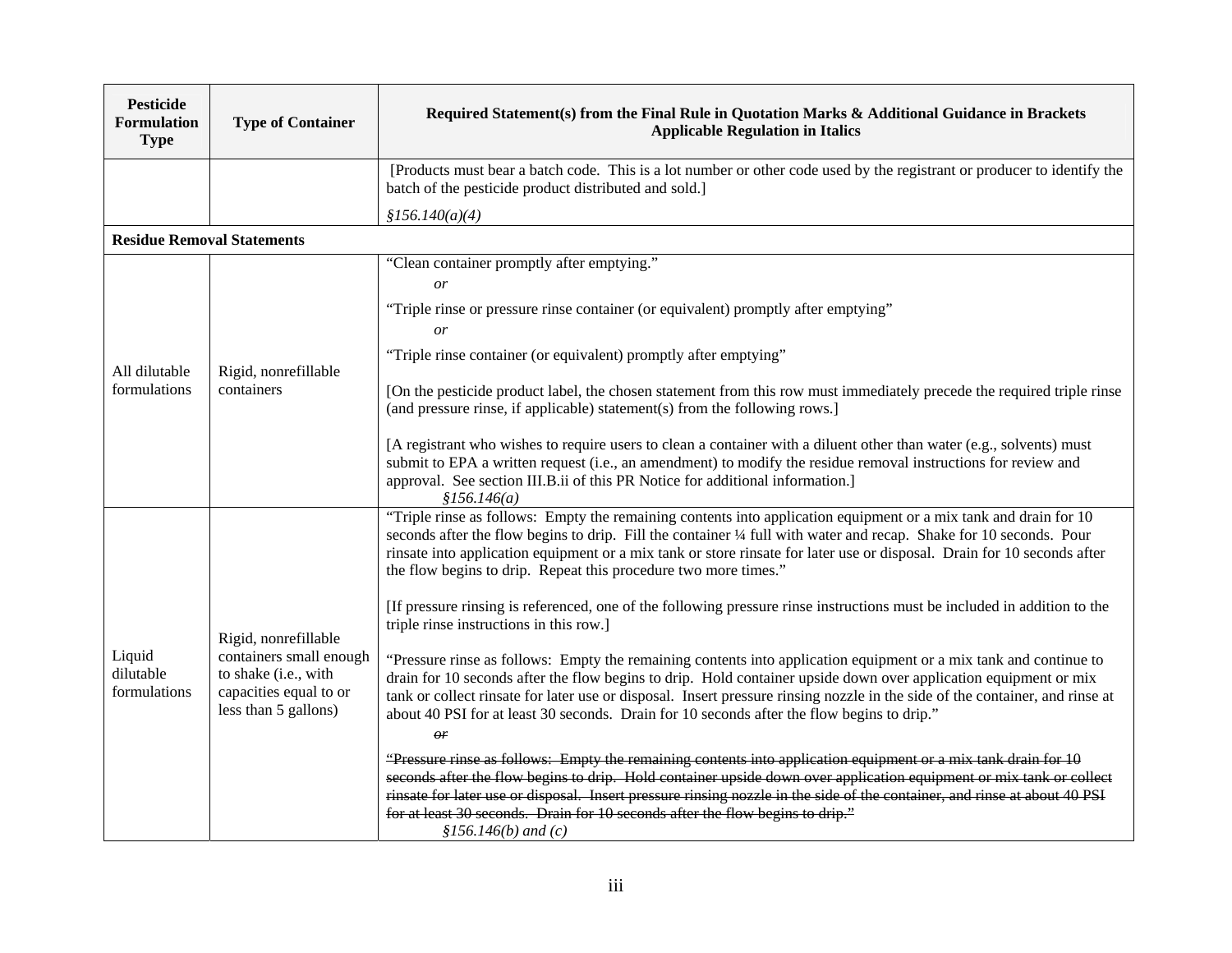| <b>Pesticide</b><br><b>Formulation</b><br><b>Type</b> | <b>Type of Container</b>                                                                                                                              | Required Statement(s) from the Final Rule in Quotation Marks & Additional Guidance in Brackets<br><b>Applicable Regulation in Italics</b>                                                                                                                                                                                                                                                                                                                                                                                                                                                                                                                                                                                                                                                                                                                                                                                                                                                                                                                                                                                                                                                                                                                                                                                                                                                                      |
|-------------------------------------------------------|-------------------------------------------------------------------------------------------------------------------------------------------------------|----------------------------------------------------------------------------------------------------------------------------------------------------------------------------------------------------------------------------------------------------------------------------------------------------------------------------------------------------------------------------------------------------------------------------------------------------------------------------------------------------------------------------------------------------------------------------------------------------------------------------------------------------------------------------------------------------------------------------------------------------------------------------------------------------------------------------------------------------------------------------------------------------------------------------------------------------------------------------------------------------------------------------------------------------------------------------------------------------------------------------------------------------------------------------------------------------------------------------------------------------------------------------------------------------------------------------------------------------------------------------------------------------------------|
| Solid<br>dilutable<br>formulations                    | Rigid, nonrefillable<br>containers small enough<br>to shake (i.e., with<br>capacities equal to or<br>less than $\frac{5 \text{ gallons}}{50}$<br>lbs) | "Triple rinse as follows: Empty the remaining contents into application equipment or a mix tank. Fill the container 1/4<br>full with water and recap. Shake for 10 seconds. Pour rinsate into application equipment or a mix tank or store<br>rinsate for later use or disposal. Drain for 10 seconds after the flow begins to drip. Repeat this procedure two more<br>times."                                                                                                                                                                                                                                                                                                                                                                                                                                                                                                                                                                                                                                                                                                                                                                                                                                                                                                                                                                                                                                 |
|                                                       |                                                                                                                                                       | [If pressure rinsing is referenced, the following pressure rinse instructions must be included in addition to the triple<br>rinse instructions in this row.]                                                                                                                                                                                                                                                                                                                                                                                                                                                                                                                                                                                                                                                                                                                                                                                                                                                                                                                                                                                                                                                                                                                                                                                                                                                   |
|                                                       |                                                                                                                                                       | "Pressure rinse as follows: Empty the remaining contents into application equipment or a mix tank. Hold container<br>upside down over application equipment or mix tank or collect rinsate for later use or disposal. Insert pressure rinsing<br>nozzle in the side of the container, and rinse at about 40 PSI for at least 30 seconds. Drain for 10 seconds after the<br>flow begins to drip."<br>$$156.146(b)$ and (c)                                                                                                                                                                                                                                                                                                                                                                                                                                                                                                                                                                                                                                                                                                                                                                                                                                                                                                                                                                                      |
| All dilutable<br>formulations                         | Rigid nonrefillable<br>containers that are too<br>large to shake (i.e., with<br>capacities greater than 5<br>gallons or 50 lbs)                       | "Triple rinse as follows: Empty the remaining contents into application equipment or a mix tank. Fill the container 1/4<br>full with water. Replace and tighten closures. Tip container on its side and roll it back and forth, ensuring at least one<br>complete revolution, for 30 seconds. Stand the container on its end and tip it back and forth several times. Turn the<br>container over onto its other end and tip it back and forth several times. Empty the rinsate into application equipment<br>or a mix tank or store rinsate for later use or disposal. Repeat this procedure two more times."<br>[If pressure rinsing is referenced, one of the following pressure rinse instructions must be included in addition to the<br>triple rinse statement described in this box.]<br>[for liquids] "Pressure rinse as follows: Empty the remaining contents into application equipment or a mix tank and<br>continue to drain for 10 seconds after the flow begins to drip. Hold container upside down over application equipment<br>or mix tank or collect rinsate for later use or disposal. Insert pressure rinsing nozzle in the side of the container, and<br>rinse at about 40 PSI for at least 30 seconds. Drain for 10 seconds after the flow begins to drip."<br>or<br>[for solids] "Pressure rinse as follows: Empty the remaining contents into application equipment or a mix tank. Hold |
|                                                       |                                                                                                                                                       | container upside down over application equipment or mix tank or collect rinsate for later use or disposal. Insert<br>pressure rinsing nozzle in the side of the container, and rinse at about 40 PSI for at least 30 seconds. Drain for 10<br>seconds after the flow begins to drip."<br>or                                                                                                                                                                                                                                                                                                                                                                                                                                                                                                                                                                                                                                                                                                                                                                                                                                                                                                                                                                                                                                                                                                                    |
|                                                       |                                                                                                                                                       | [Pressure rinsing instructions more suitable for larger containers. A registrant who wishes to provide users with<br>different pressure rinsing instructions for larger containers must submit to EPA a written request (i.e., an amendment)<br>bearing the proposed language for review and approval. See section IV.B of this PR Notice for additional<br>information.]<br>$$156.146(b)(3)$ and (c)                                                                                                                                                                                                                                                                                                                                                                                                                                                                                                                                                                                                                                                                                                                                                                                                                                                                                                                                                                                                          |